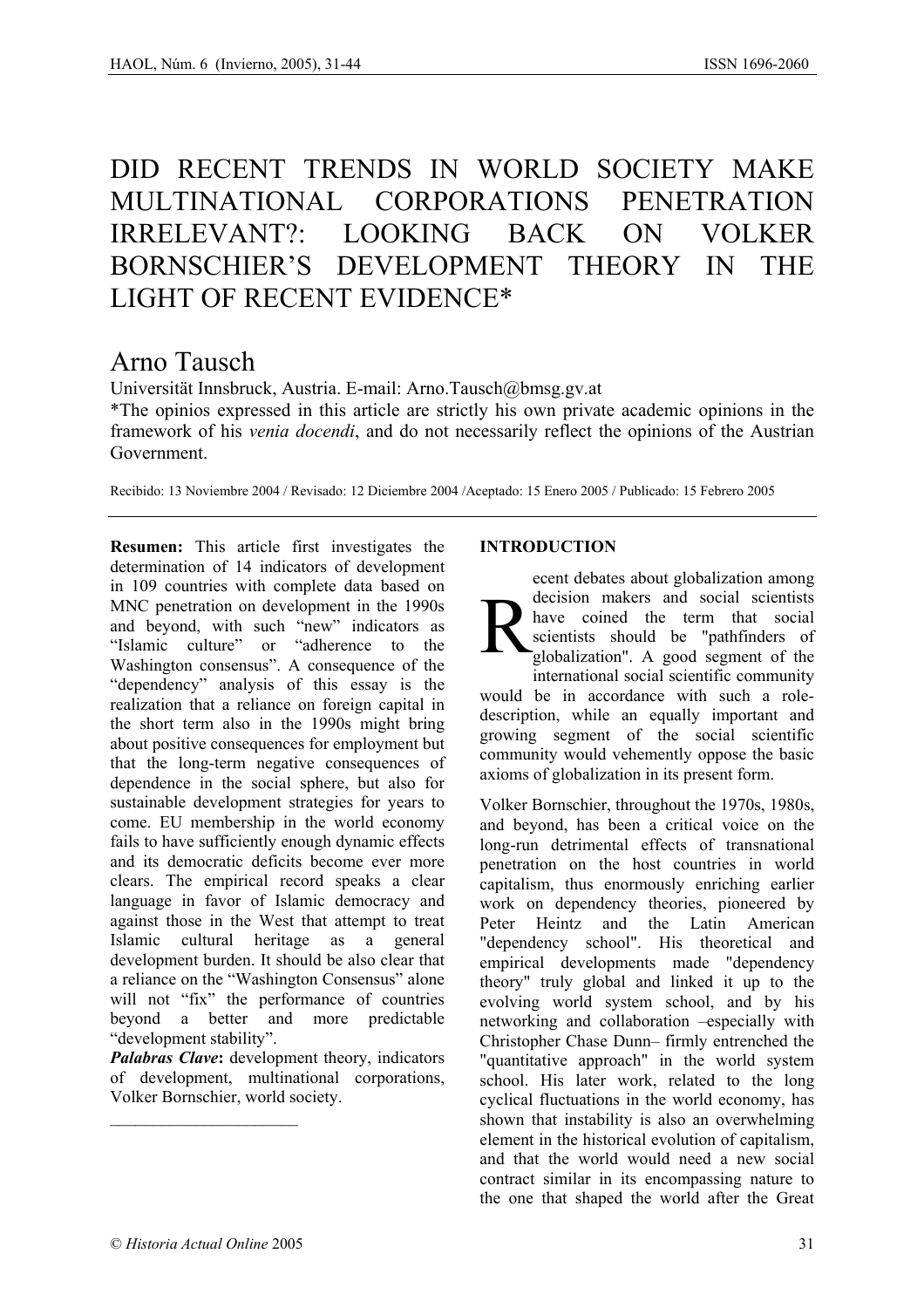Depression in the 1930s. Bornschier, as a true European and citizen of this world, has always asked himself what the alternatives are, and he put high hopes into the European Union as an alternative, more "social" pole in the world economy.

The spirits of our time are different, however. On the one hand, the idea that only by strict adherence to the canon of neo-liberal doctrine, a country will be able to achieve economic growth. To put it bluntly: do not worry about dependency and inequality, two cornerstones of Bornschier's scientific work, but concentrate on economic growth. Conventional wisdom of the "Washington Consensus" has it that it is always the periphery or semi- periphery country that got it all wrong during a crisis, like in East Asia, Russia or recently in Turkey and that a good combination of economic freedom, privatization, tight monetary policies and above all private foreign direct investment will "fix" it, once the forces of the market are properly at work.

The "Washington Consensus" has been summarized by  $\text{Raffer}^1$  as to represent the following policy priorities:

- 1. Fiscal discipline: a primary budget surplus of several percent of GDP
- 2. Public expenditure priorities: defined as re-directions of public expenditures towards fields with high economic returns such as primary health and education
- 3. Tax reform: cutting marginal tax rates
- 4. Financial liberalization: moderately positive real interest rates and the abolition of preferential interest rates (such as for developmentally useful or socially demanded projects)
- 5. Exchange rates: unified and competitive
- 6. Trade liberalization: abolishing quotas (replacing them by tariffs) and reducing tariffs to a uniform low level within three to ten years.
- 7. Foreign direct investment: equal treatment with domestic firms. The World Bank calls this the elimination of barriers. This principle is also enshrined in the WTO treaties
- 8. Privatization
- 9. Deregulation: abolishing regulations aiming at achieving developmental or social aims
- 10. Property rights: must be guaranteed

Today's counter-position, advanced by globalization critics, environmentalists, liberation theologians of all denominations, and –most recently– dissidents from the once homogeneous neo-liberal camp would hold that unfettered globalization increases the social gaps between rich and poor both within countries as well as on a global scale. Most of the adherents of this camp would share the view proposed by Cornia and Kiiski that income distribution in the world system has worsened during the period of globalization.

The Latin American social scientist Osvaldo Sunkel first proposed in his essay *Transnational capitalism and national disintegration (in Latin America)* the still provocative thought that transnational investment and integration might go hand in hand under certain conditions with an increasing relative social polarization between rich and poor in the host countries of the evolving transnational system and on the international level<sup>2</sup>.

The other most visible preoccupation of comparative social science in the 1990s and beyond is associated with the effects of cultural and cultural patterns on the chances of development. Dramatic shifts in the centers of gravitation in the world economy from the Atlantic basin to the Pacific region and the stagnation that many observers diagnosed in large parts of the Middle East and North Africa tended to underline the relevance of Samuel Huntington's all too well known emphasis on culture.

While debates abound, hard-core social scientific evidence on the contradictory effects of globalization is needed more than ever before.

# **THEORIES EXPLAINING BACKWARDNESS AND DISARTICULATION**

After the "ultimate triumph" of the market economy on a global scale (Fukuyama) as the result of the collapse of Communism in Eastern Europe, an intensive debate about the development prospects of Europe's Southern and Southeastern neighbors set in.

On a global economy level, neo-liberal authors like Barro; Barro and associates; Crafts; Dadush and Brahmbatt; Dollar and Kraay and Weede generally tend to think that with the establishment of "economic freedom" positive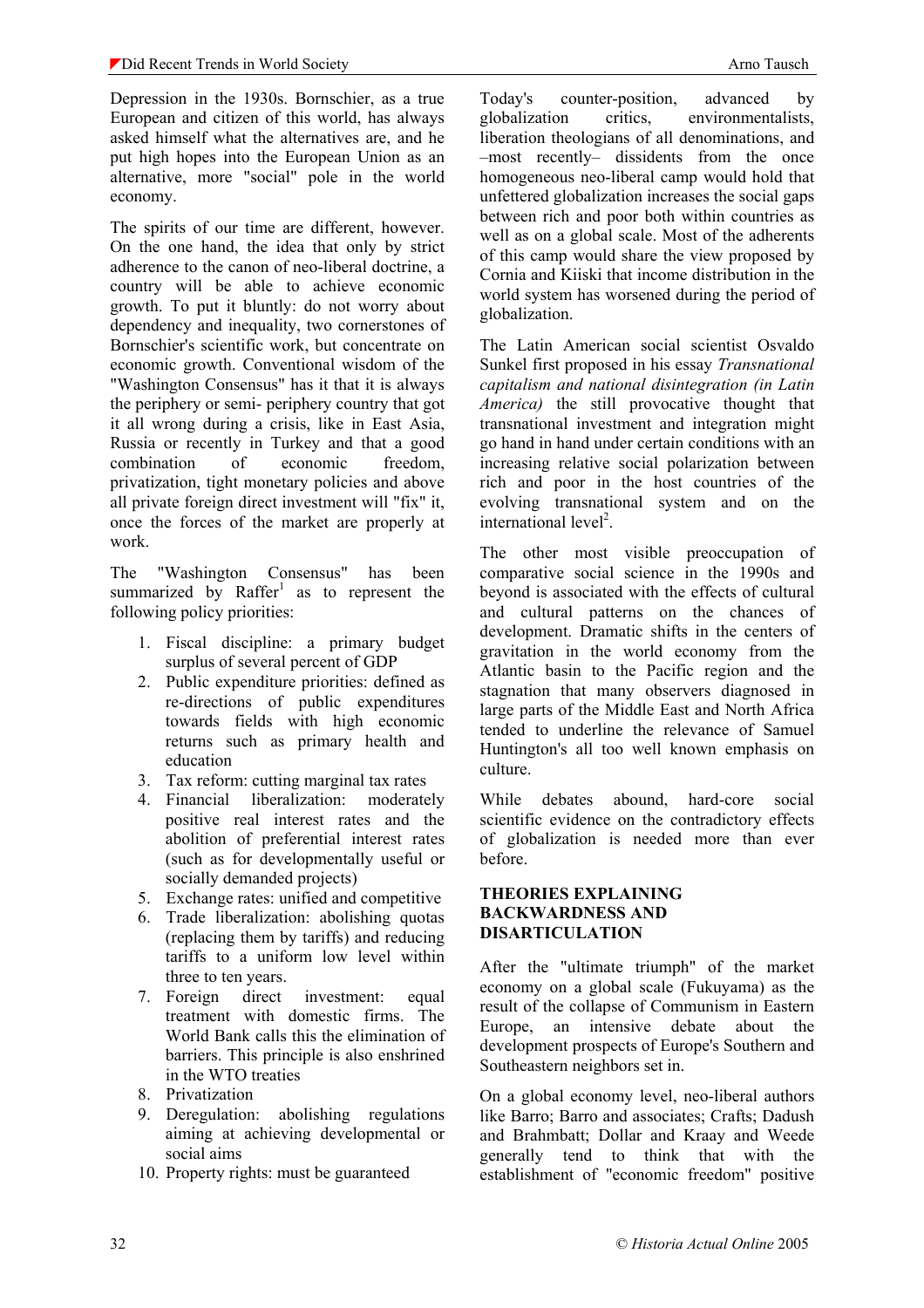patterns of development will prevail in practically all countries.

Cultural theories of development tend to stress that at present development perspectives for the large region between Morocco in the West and Iran in the East are not good. Their principal spokesperson today is Huntington, but also such diverse sources as the UNDP's Arab Human Development Report (2002) or the World Bank's MENA Report (2002) tend to highlight the pretended various socio-religious development constraints in that region. While the UNDP stresses the lack of democracy, human resource development and gender equality as the main development blocks, the World Bank highlights the negative heritage of "Arab Socialism" or past state sector influence.

Dependency authors by contrast explain backwardness and stagnation by the evergrowing dependent insertion of these countries into the world economy. Starting with the writings of Perroux, Prebisch and Rothschild in the 1930s, their leading spokespersons, like Addo; Baran; Bello; Cardoso; Cordova; Cordova and Silva-Michelena; Dubiel; Feder; Flechsig; Frank; Frank and associates; Froebel et al.; Gonzales Casanova; Griffin; Griffin and associates; Kent; Linnemann and Sarma; Müller et al.; Raffer; Senghaas; Singer; So; Sunkel; and Woehlcke all would stress the unequal and socially imbalanced nature of development in regions that are highly dependent on investment from the highly developed countries. Short-term spurts of growth notwithstanding, long-term growth will be imbalanced and unequal, and will tend towards high negative current account balances. Many of these authors focused their attention on Latin America; their leading spokesperson in the Islamic world is the Egyptian economist Samir Amin.

Later world system analyses –that started with the writings of the Austro-Hungarian socialist Karl Polanyi after the First World War– tended to confirm and expand this dependency argument. Capitalism in the periphery, like in the center, is characterized by strong cyclical fluctuations, and there are centers, semiperipheries and peripheries. The rise of one group of semi-peripheries tends to be at the cost of another group, but the unequal structure of the world economy based on unequal exchange tends to remain stable. Authors from the world system approach, like Arrighi; Arrighi and associates; Beaud; Bornschier; Chase-Dunn; Chase- Dunn and associates; Frank and

associates; Goldfrank; Goldstein; Hopkins; Hopkins and Wallerstein; Kiljunen; Modelski; Raffer; Ross and Trachte; So; Tausch and associates; Walker; and Wallerstein tended to discard the "culturalist" explanations, offered by Huntington, and rather would support the argument that world economic position, and not culture, determines conflict. Wallerstein comes clearly up in defense against demonizing the Arab/Islamic world and thinks that opposing forces against the present world order will increase<sup>3</sup>.

Dependency and world system theory generally hold that poverty and backwardness in poor countries –like the Islamic world– are caused by the peripheral position that these nations have in the international division of labor. Ever since the capitalist world system evolved, there is a stark distinction between the nations of the center and the nations of the periphery. Former Brazilian President Fernando Henrique Cardoso, when he was still a social scientist, summarized the quantifiable essence of dependency theories as follows:

- there is a financial and technological penetration by the developed capitalist centers of the countries of the periphery and semi-periphery
- this produces an unbalanced economic structure both within the peripheral societies and between them and the centers
- this leads to limitations on self-sustained growth in the periphery
- this favors the appearance of specific patterns of class relations
- these require modifications in the role of the state to guarantee both the functioning of the economy and the political articulation of a society, which contains, within itself, foci of inarticulateness and structural imbalance

A rising degree of monopolization in the leading center countries over time determines that, in order to keep the share of wages at least constant, a rising exploitation of the raw material producers sets in to offset the balance. There is a massive, internationally published evidence that speaks in favor of dependency theory. However, it would be wrong to portray dependency simply in terms of  $MNC<sup>4</sup>$ penetration, and to neglect other aspects of that relationship. Such authors as Singer and Tausch have put emphasis on the resource balance as an indicator of the weight of foreign saving. Other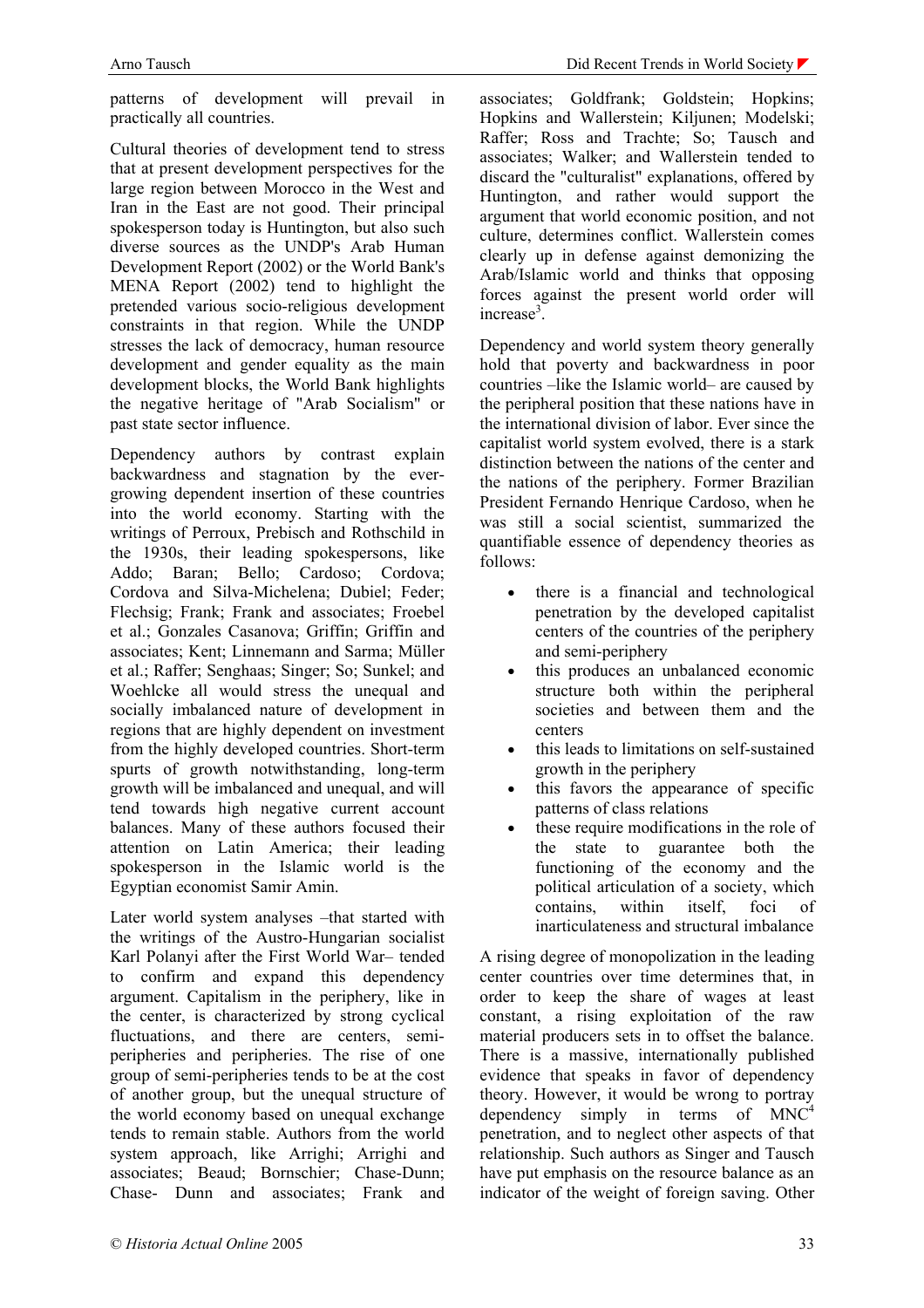formulations of dependency insisted on 'unequal exchange' which, according to one such formulation, hampers development (i.e. double factorial terms of trade of the respective country are  $> 1.0$ <sup>5</sup>. Labor in the export sectors of the periphery is being exploited, while monopolistic structures of international trade let the centers profit from the high prices of their exports to the world markets in comparison to their labor productivity.

Neo-dependency and world system schools<sup>6</sup> would fear in addition that the most recent tendencies of world capitalism will strongly work against high female employment and create female unemployment, and they would especially expect two hypotheses to hold

- 1. transnational capital marginalizes female labor power;
- 2. the dynamics of growth turn away from those countries, where women still have a strong position on the labor market.

The measurement scale, compatible with such hypotheses, would be the share of women in total employment and its trade-off with growth rates. The gender empowerment indicator series, first developed by the UNDP for the UNO-Women-Conference in Beijing 1995, provides a further testing ground for the different feminist social theories of world development.

However, neo-liberal thought would caution against such conclusions. Feminism per se might positively affect development patterns, but it might also work like a 'distribution coalition' that tries to influence –like all distribution coalitions– the results of the market via political pressure. Instead of changing the sexist distribution of human capital endowments, and thus changing the "starting capital" of women in society, feminism, the argument would say, tries to directly influence distributive relations via politics alone. The result could be –like with any distribution coalition– long-run stagnation and worsening income and other inequality.

Our theory has to be qualified in one important further respective. Militarism will under certain circumstances be a 'substitute' for a Keynesian strategy and might have positive consequences for employment, and hence, perhaps also distribution issues. Apart from that, it is not entirely clear whether –like it or not– a negative short term or middle term positive Keynesian relation between militarism and economic growth is to be ruled out entirely. Earlier research by Tausch (1993-2002) replicated some of the surprising findings by Weede in this respect.

Other schools of thought (Holzmann et al.; European Roundtable of Industrialists) have stressed recently the importance of pension reforms in a globally aging society as a determinant of growth and development. Aging societies and inadequate pension systems, and not culture, economic freedom or dependency alone, are to blame for the negative development perspectives in many leading capitalist countries. Without adequate pension reform, aging will be an increasing burden on the comparative growth and development perspectives of the aging richer nations.

Ever since the writings of Colemann (1965), also education should be mentioned among the determining variables of the development performance of a country. Education and human capital formation figure prominently in the "Human Development Reports" of the United Nations Development Programme as variables, which determine positively the development outcome. For the UNDP it has been self-evident over the last decade that gender empowerment and the re-direction of public expenditures away from defense will positively contribute to a positive development outcome.

However, neo-liberal thought would caution against such premature conclusions. Public education expenditures are still public expenditures, and it is entirely conceivable that in the long run public education expenditures might negatively affect the development chances of a society, not because they are education expenditures, but because they are still public expenditures. For such a theoretical understanding, University reform and University privatization would be important political steps to achieve a more viable development.

# **DEVELOPING THE RESEARCH DESIGN**

So it is time to look anew at the evidence, empirically first presented by Volker Bornschier and his school for the 1960s, 1970s and early 1980s, in a contemporary, comparative and multi-dimensional perspective. Development means more than ever: social development, economic development, ecological development, gender empowerment, and the development of democracy and civil society. It should be clear that the logic of the 1980s, the 1990s and beyond obey to another logic (the logic of the Aphase in a Kondratieff cycle) than the logic analyzed by Volker Bornschier in his path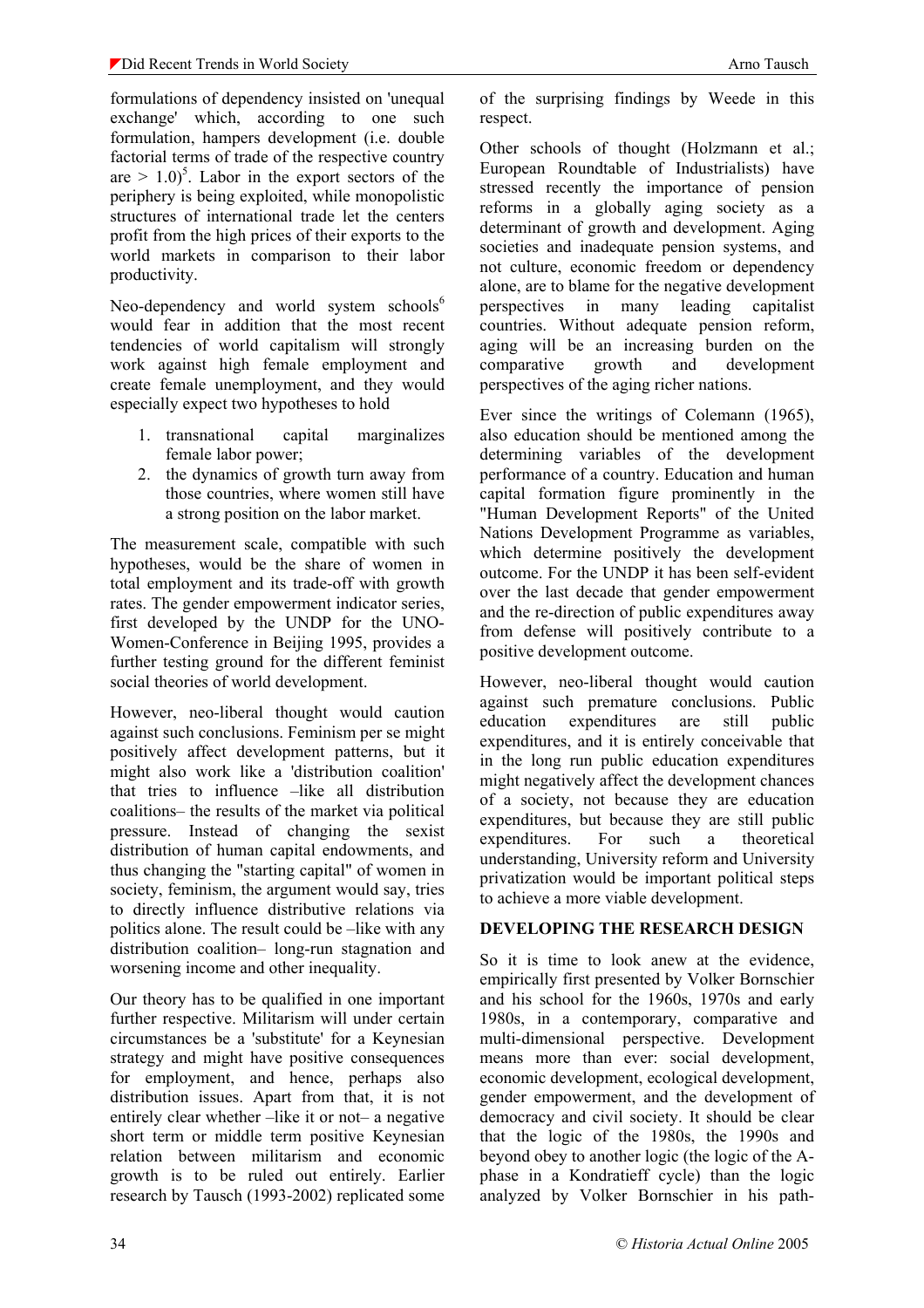breaking works in the 1970s and 1980s. The almost unlimited number of empirical studies on peripheral capitalism and development on a world level in the B-phase of the Kondratieff cycle from 1965 onwards go back, in a way, to the classic essay published by Johan Galtung in the *Journal of Peace Research* in 1971. For Galtung, income inequality, and hence, relative poverty in the nations of the world system is linked to trade partner concentration of the peripheral country and a trade structure that relies on the exports of raw materials and the imports of finished products. Bornschier, Chase-Dunn, and their school later on reformulated the argument<sup>7</sup>: not only income inequality, but also long term economic growth are being negatively determined by dependency from transnational capital, to be measured by a weighted share of transnational investment penetration per the economic and demographic size of a nation. Later essays extended the argument to other indicators of human well-being, the environment as well as democratic stability<sup>8</sup>. Macroquantitative analyses modeled around the dependency/world system school generally have confirmed dependency arguments. According to these quantitative data analyses, there are powerful influences at work, which cause inequality and external imbalances in the periphery. Flagship essays and book publications of this school were written among others by Beer and Boswell; Birdsall; Bornschier; Bornschier and associates; Boswell; Boswell and associates; Bradshaw; Bradshaw and Huang; Bullock and Firebaugh; Chase-Dunn; Chase-Dunn and associates; Crenshaw; Delacroix and Ragin; Dixon; Dixon and Boswell; Evans and Timberlake; Fiala; Firebaugh; Juchler; Kentor; London; London and Robinson; London and Ross; London and Smith; London and Williams; Moaddel; Muller; Muller and Seligson; Nollert; Nollert and Fielder; Ragin and Bradshaw; Robinson and London; Rubinson; Russell; Tausch; Tausch and associates; Timberlake and Kantor; Timberlake and Williams; Trezzini and Bornschier; and Van Rossem.

There has been a tendency in more recent crossnational research to focus not only on such variables as economic growth, income inequality and a few other indicators of social well-being, but to interpret "well-being" more widely to include also democracy, the environment, gender inequality and human development. Research results by Alderson and Nielsen; Beer; Bullock and Firebaugh; Burns et al.; DeSoysa and Oneal; Dixon, Fain et al.;

Firebaugh and Beck.; Firebaugh; Hertz et al.; Kick et al.; Korzeniewicz and Moran; London and Williams; Meyer; Shen and Williamson; Shin, Smith; Tausch; Ward; Wimberley; and Wimberley and Bello in general terms indicate that there is reason to believe that the march of global capitalism not only negatively affects the distribution of economic values in the world system, but also of democracy, human development, gender equality and the quality of the environment.

Our concept of dependence at least includes three dimensions:

- unequal exchange
- MNC penetration
- the resource balance.

The analysis of development patterns in the 1990s and beyond is complicated by the fact that capitalism develops not smoothly, but with very strong and self-repeating ups and downs, called cycles. Our choice of the time perspective starts from well-known empirical research results of Joshua Goldstein, Volker Bornschier, and Luigi Scandella on this issue<sup>9</sup>. Cyclical fluctuations have also a profound effect on cross-national comparisons of economic growth and societal development in the medium and long run. What could have been spectacular long-run growth, in the end might turn out to be just a short run cyclical spurt after a long recession. For that reason, we include "development stability" among the dependent variables of our analysis.

Cycle time plays, as we already stated, an important role in our approach. Arrighi's thought is especially worthwhile mentioning here: that the logic of accumulation on a world scale shifts along time, and that we again witness during the 1980s and beyond a deregulated phase of world capitalism with a logic, characterized –in contrast to earlier regulatory cycles– by the dominance of financial capital. Arrighi further teaches us that even a century can be a 'short run' in the evolution of world capitalism. For Arrighi, there are signal crises of world capitalism (the usual Kondratieff depressions), and there are terminal crises of the world system, like the great crash of the early 1340s, which marked the beginning of the Genoese age, the 1560s, which marked the beginning of the Dutch era, the 1750s and 1760s, which marked the beginning of the British era, and the 1930s, which were the terminal crisis of British world capitalist dominance. Regulation can be successful, like after 1560, and 1930, and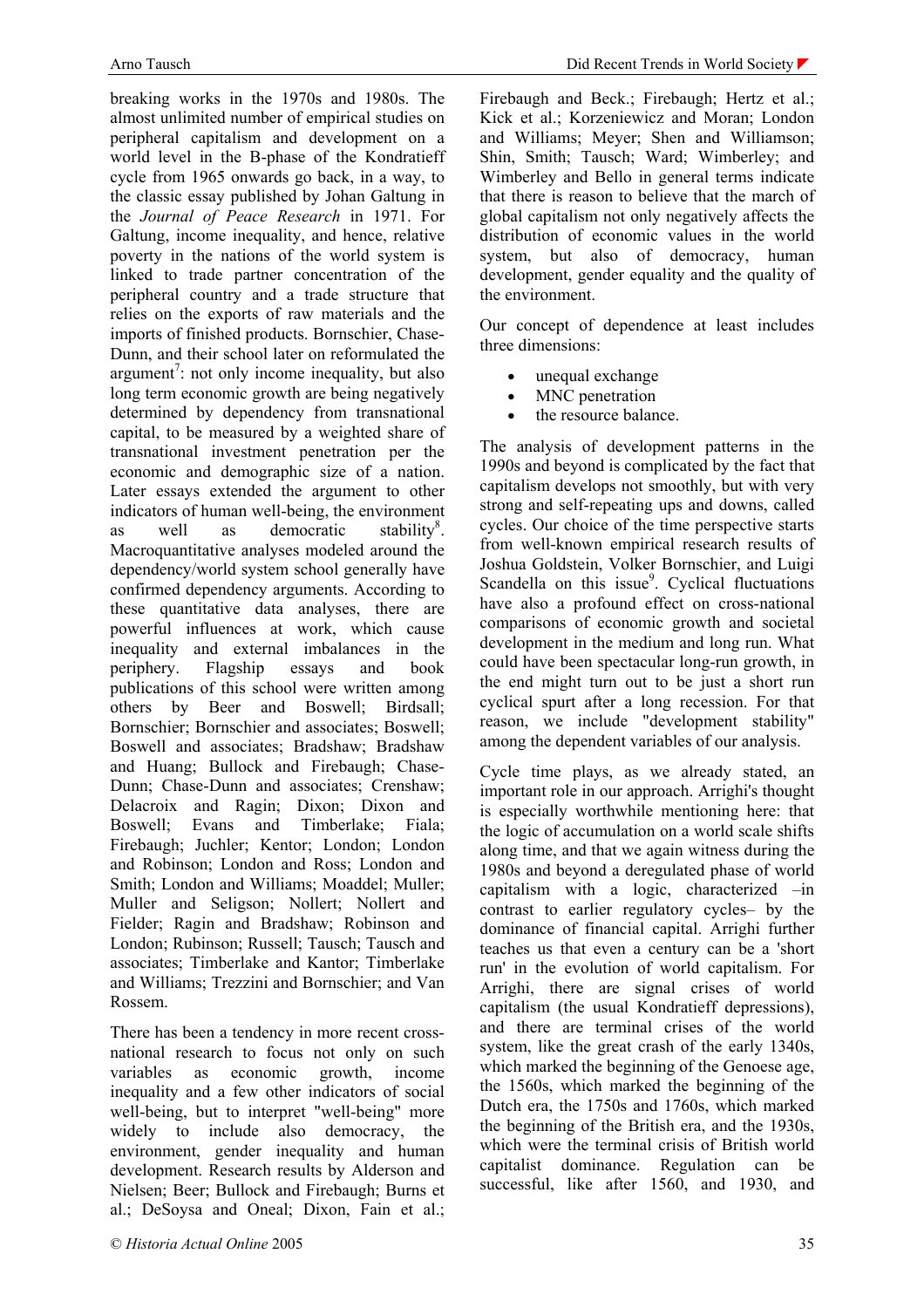deregulation can be successful, like after 1340, 1760, and –most probably– the 1980s.

# **QUESTIONS OF MEASUREMENT OF THE MULTIVARIATE ANALYSIS**

The choice of the 109 countries was determined by the availability of a complete data series for the independent variables (if not mentioned otherwise, UNDP data):

- $%$  population, aged  $>65y$ , 1998
- $\bullet$  % women in government, ministerial level
- (I-S)/GDP (calculated from UNDP; investments minus savings per GDP)
- the absence of economic freedom (Heritage Foundation and Wall Street Journal website for economic freedom, 2000. The indicator is ranked from 1.30 –Hong Kong, best country, to rank 161– worst country, North Korea, indicator value 5.0)
- EU-membership
- Islamic conference membership (OIC website)
- ln  $(GDP PPP pc)^2$  (natural log GDP per capita in real purchasing power parities)
- ln(GDP PPP pc) (natural log GDP per capita in real purchasing power parities)
- military expenditure as % of GDP
- MNC PEN 1995 (UNCTAD)
- public education expenditure per GDP
- unequal exchange (calculated from UNDP, concept: 1/ERDI; exchange rate deviation index)

The following dependent variables were used; with pair wise deletion of missing values each time determining the number of countries entering into the 14 final regression equations:

- $%$  people not expected to survive age 60
- CO2 emissions per capita
- development stability (year with highest real income minus year with lowest real income) since 1975 (calculated from UNDP)
- ESI-Index (Yale/Columbia environment sustainability index project website)
- Factor Social Development<sup>10</sup> (calculated from 35 UNDP social indicators, SPSS factor analysis)
- female economic activity rate as % of male economic activity rate
- female share in total life years (calculated from UNDP - share of

female life expectancy in the sum of male and female life expectancy)

- GDP output per kg energy use ("ecosocial market economy")
- GDP per capita annual growth rate, 1990-98
- human development index
- life expectancy, 1995-2000
- Political rights violations
- share of income/consumption richest 20% to poorest 20%
- unemployment (UN social indicators website)

Our presentation of the variables used in the analysis will be kept to a minimum<sup>11</sup>. Among the dependent variables, we just mention MNC penetration, unequal exchange and the resource balance as the three "master variables" of dependency. Unequal exchange is strongest in the periphery, and weakest in the centers, with the semi-periphery showing medium levels of exposure to unequal exchange. Foreign saving, for its turn, is strongest in many parts of Latin America, Southern Africa, in the "new Europe" and in China and in several countries of Southeast Asia. In general terms, we observe today high levels of MNC penetration in the "dominion economies" like Australia and Canada, in Western Europe, in some parts of Eastern Europe, in Central Asia, other parts of the former USSR, in many parts of Latin America, Southern and Western Africa, in Egypt, in Tunisia, and in China and Southeast Asia.

During the 1990s, penetration by transnational capital dramatically increased in many parts of Europe (especially in what was described by Donald Rumsfeld, US Secretary of Defense, recently as "the new Europe"); in eastern Latin America, in Southern Africa, in Central Asia and in South and Southeast Asia. However, there was a dramatic decrease of MNC penetration in most countries of the Arab world during the second half of the 1990s. Among the dependent variables perhaps only the environmental stability index might be not so well known in the macro-quantitative research community. The ESI Index is a measure of the overall progress towards environmental sustainability and was developed for 142 countries. ESI scores are based upon 20 core indicators, each of which combines two to eight variables for a total of 68 underlying variables. It is the first time in the research literature that a single yardstick of sustainable development has been developed. The picture for the region of the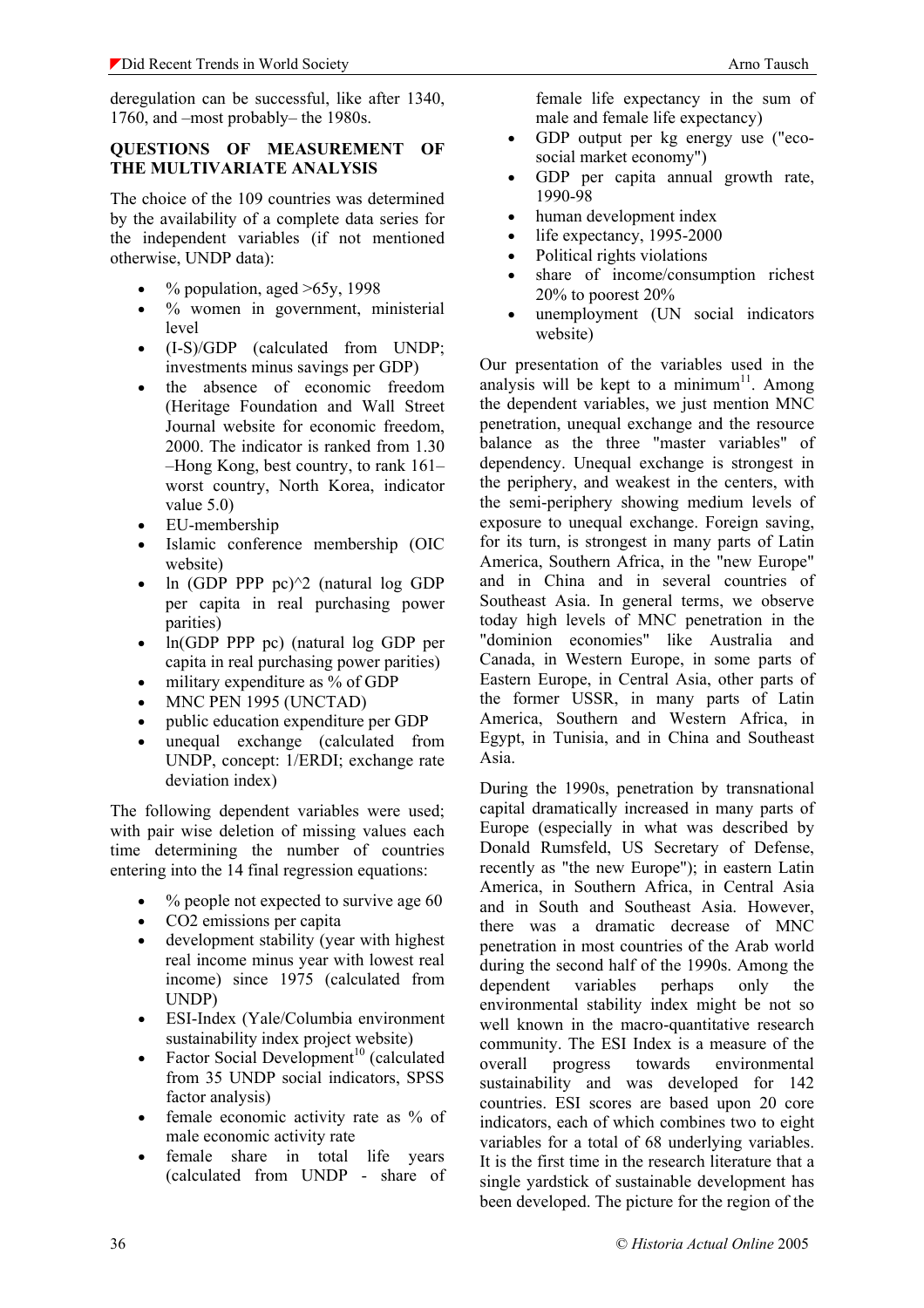MENA countries is rather mixed, with Turkey being classified ahead of the United Kingdom and on an equal level with Italy.

We have to start here from the assumption that the basic tools of multivariate macroquantitative analysis in political science and sociology are known to the audience of this article (for further literature on the subject, see Achen; Clauss and Ebner; Huang; Jackman; Kriz; Krzysztofiak. and Luszniewicz; Lewis-Beck; Microsoft Excel; Opp and Schmidt).

A sophisticated re-analysis of the tendencies of world development in the 1990s should start from the assumption that the development level has a decisive, non-linear trade-off with subsequent development performance: poor countries increase rapidly their average life expectancy or economic growth and they quickly reduce their income inequality etc.

Social scientists interpreted this effect mainly in view of an acceleration of economic growth in middle-income countries vis-à-vis the poor countries and in view of the still widening gap between the poorest periphery nations ('havenots') and the 'haves' among the former Second and Third World $^{12}$ :

• (Equation 1) development performance  $=$  a1 + b1\* ln (PCItn) - b2\* (ln  $(PCltn))2$ 

The same function is also applied to income inequality and the rest of our 14 indicators, following a famous essay published by S. Kuznets in 1955. Growth and development accelerate with redistribution, and then stagnate. In general terms, we explain development performance by the following standard multiple cross-national development research equation:

• (Equation 2) development performance 1990 - end 1990s = a1 +-  $b1$ <sup>\*</sup>first part curvilinear function of development level +- b2\*second part curvilinear function of development level + b3...\*transnational investment per GDP (UNCTAD) mid  $1990s + b4$ ...\*unequal exchange  $(1/ERDI)$  +-  $b5...$ \* foreign saving  $+$ - b6...\* military expenditures per GDP  $+$ - b7...\* aging  $+$ - b8...\* public education expenditures per GDP +-b9 \* membership in the Islamic Conference +- b10 \* European Union membership +- b11 \* the absence of economic freedom

In the following, we will present our results about the effects of globalization in a multivariate perspective.

# **THE FINAL RESULTS FOR 109 COUNTRIES**

Looking at the predictive power of Volker Bornschier's empirical analysis of world development in the 1970s and 1980s, one is led to the conclusion that several of his main points are as valid as today as they were twenty or thirty years ago. The cumulative economic and political power of transnational corporations in their host countries is –quite in line with monopoly capitalism theories developed by Baran, Kalecki and Rothschild– a long-term burden on the development paths of the periphery and the semi-periphery, short-run spurts of growth notwithstanding.

In general terms, several but not all aspects of the presented theories are confirmed, while other central assumptions of both the "Washington Consensus" and of its dependency theory counterpart are rejected. Also, theories so much en vogue in the 1990s and beyond about aging; feminist theories; human resource theories; military Keynesian theories/peace theories (i.e. theories maintaining that militarism has a very bad effect on long-run development); the contemporary globalization critique and international economic integration theories have to tally with both positive and negative effects of their key indicators on different measurements of social, environmental and economic welfare, indicating that the time of the "quick fixes" has definitely gone and that contemporary development realities are very complex indeed. It should be noted that in this and in the following presentations, we already considered duly that "good effects" are "good effects" and that "bad effects" are "bad effects" when presenting our results; i.e. a development strategy that increases, say, under 60 mortality rates, is a bad strategy and thus has negative effects.

Aging is part and parcel of the structure of industrialized societies, East and West. For Volker Bornschier<sup>13</sup>, the core countries – grouped around the triad formed by the United States, Japan, and the European Union– have experienced successive waves of change marked by phases of ascent, unfolding, and decay of societal models, of which social security along the lines of the PAYGO-model formed and integral part. What according to Bornschier seemed stable and predictable in past decades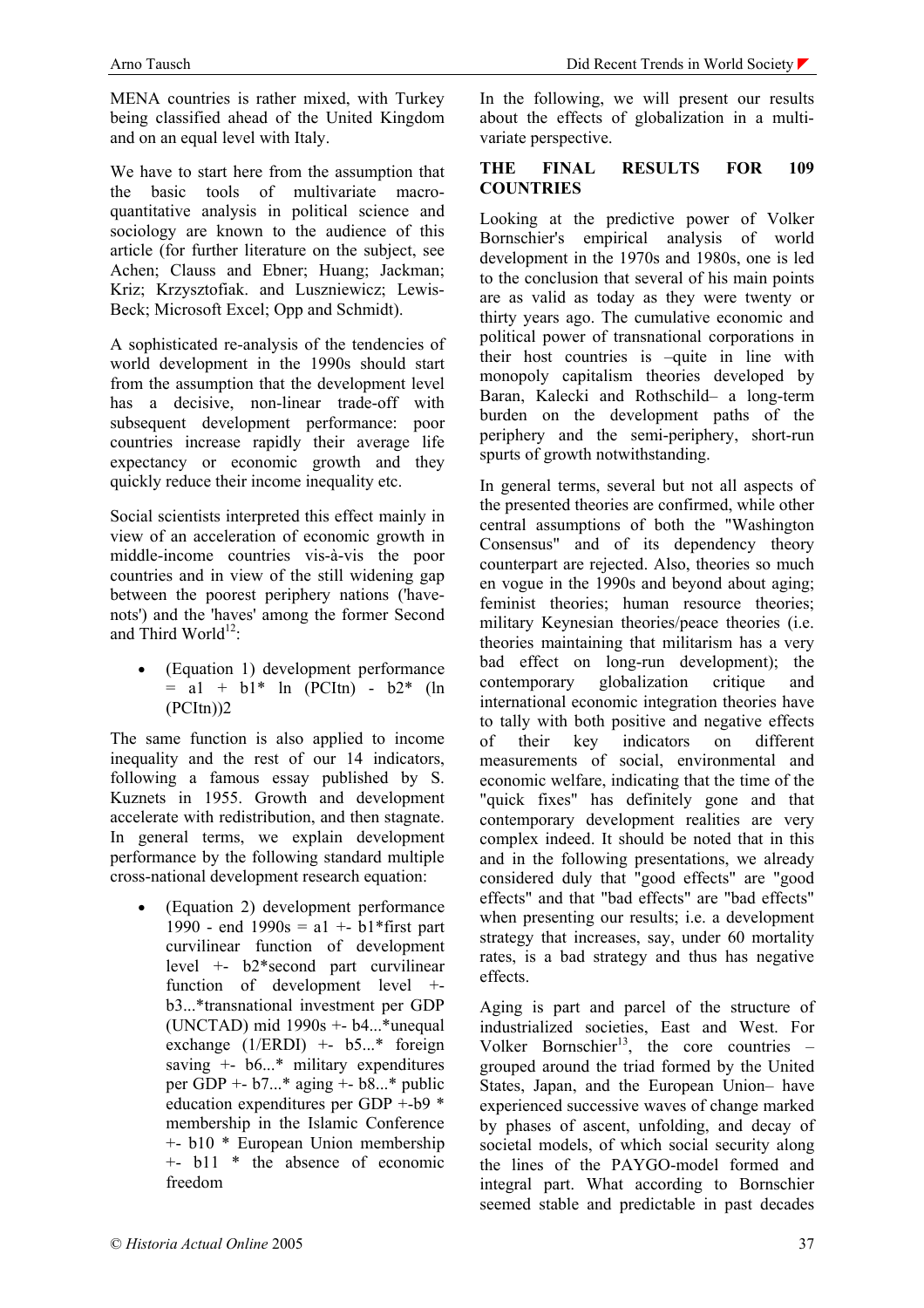came close to collapse or broke down entirely. A new order, with a fresh, basic consensus around an overarching set of norms that allows problems to be solved efficiently, has not yet crystallized. The role of social security would play an integral part in such a consensus.

Bornschier's seminal work<sup>14</sup> Western Society in Transition should be especially mentioned in this context as an examination of the succession of societal models of the Western world and indications of its probable shape in the future. Bornschier's central question is how a social order does arise and why does it dissolve? What provides social cohesion? What makes society pro-gress? We can start from the safe assumption that the PAYGO systems –i.e. the pension systems institutionalized by, *inter alia*, Chancellor Bismarck in Germany– will be substituted in a majority of countries by funded and (partially) privatized schemes in future. But what consequence will this have for the rise and decline of nations, and for social cohesion? However much world systems research paid attention to the rise of the social welfare state in earlier periods, and to such phenomena as corporatism and Fordism, that characterized the long cycle of development from the 1930s to the 1980s, there is as yet no coherent and systematic approach to study the effects of what might become the substitution of one of the main features of the capitalist state in the center, the system of public social security, by a new and completely different system. Aging contributes to a generalized scarcity of labor, which in turn leads to improved distributive relationships between the rich and the poor. However, several negative effects must also be considered properly –especially the negative effects of an aging population structure on the process of human development, which is basically the dire consequence of unreformed pension systems $^{15}$ .

# **aging % population, aged >65y, 1998**

- GDP output per kg energy use (ecosocial market economy) - positive effect
- female economic activity rate as % of male economic activity rate - positive effect
- share of income/consumption richest 20% to poorest 20% (income redistribution) - positive effect
- unemployment (UN) (employment) positive effect
- CO2 emissions per capita (Kyoto) negative effect
- female share in total life years negative effect
- $\%$  people not expected to survive age 60 (survival) - negative effect
- life expectancy, 1995-2000 negative effect
- Factor Social Development negative effect
- human development index negative effect

Political feminism, a variable analyzed in Bornschier<sup>16</sup> and systematically developed in the Zurich school by Than Huyen Ballmer-Cao, has an aggregate positive effect on many phenomena of human and ecological development, but it fails to transform political power into improved employment and distribution structures. This is due mainly to the process of distribution coalition formation, featuring so prominently in neo- liberal theories of economic growth (see especially, the writings of Weede).

#### **political feminism % women in government, ministerial level**

- CO2 emissions per capita (Kyoto) positive effect
- female share in total life years positive effect
- $\bullet$  % people not expected to survive age 60 (survival) - positive effect
- life expectancy, 1995-2000 positive effect
- Factor Social Development positive effect
- human development index positive effect
- GDP output per kg energy use (ecosocial market economy) - negative effect
- female economic activity rate as % of male economic activity rate - negative effect
- share of income/consumption richest 20% to poorest 20% (income redistribution) - negative effect
- unemployment (UN) (employment) negative effect

As one of the three main indicators of dependency, the reliance on foreign savings eases the distribution burden against the poorer segments of society during the accumulation process, but it has several negative effects on a variety of other development processes, including the environment and political democracy.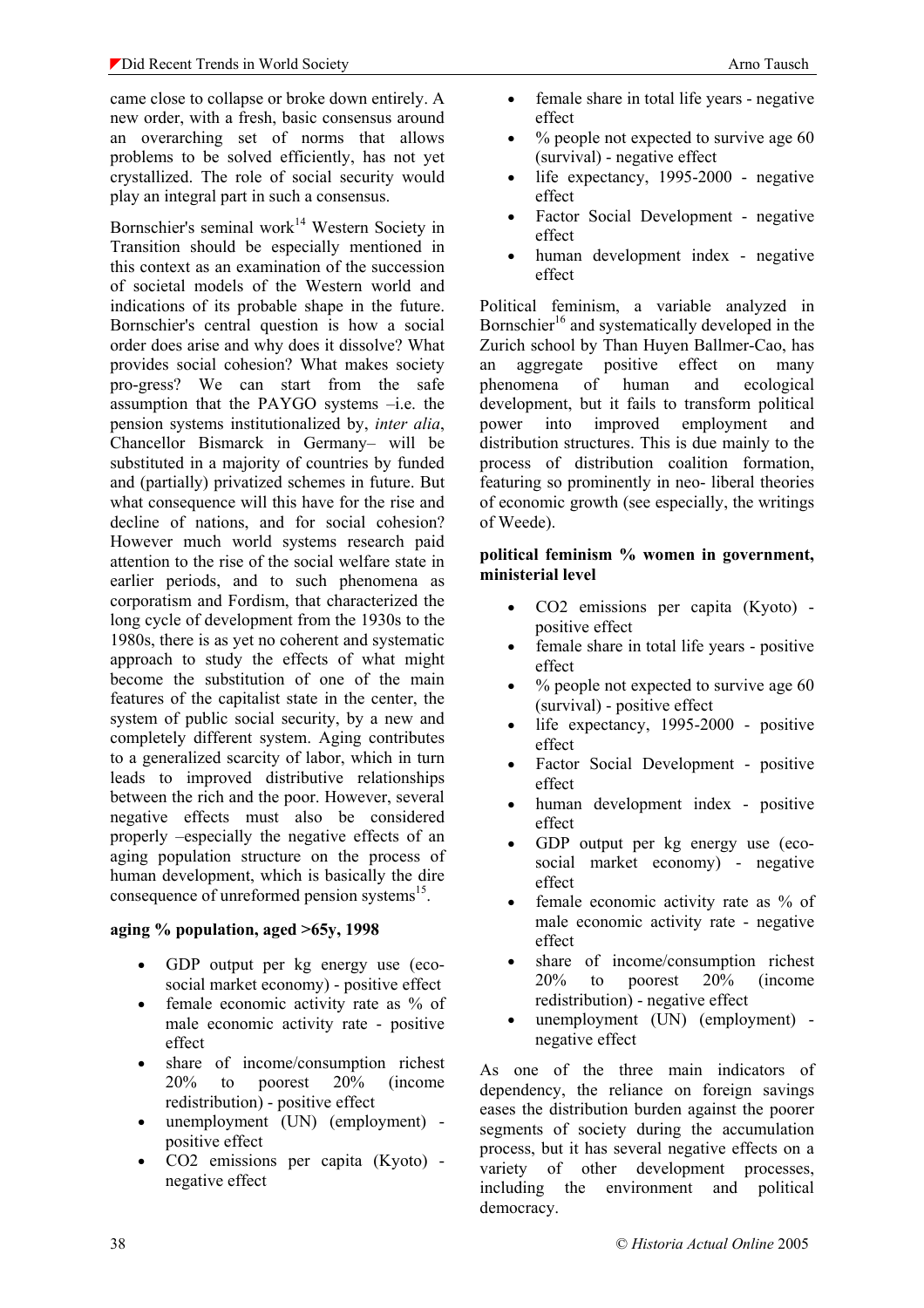#### **foreign saving (I-S)/GDP**

- share of income/consumption richest 20% to poorest 20% (income redistribution) - positive effect
- CO2 emissions per capita (Kyoto) negative effect
- human development index negative effect
- ESI-Index (sustainability) negative effect
- Political rights negative effect

The absence of economic freedom, a variable crystallizing the antipodes of dependency theory and being the master-variable of neo-liberal strategies, paradoxically enough, increases the rationality of the societal resource allocation and leads towards an improved development stability but it fails to resolve two basic issues: overall environmental stress and societal sexism in the employment sphere. Economic freedom creates opportunities for women as the more vulnerable group in society.

#### **absence of economic freedom**

- CO2 emissions per capita (Kyoto) positive effect
- GDP output per kg energy use (ecosocial market economy) - positive effect
- development stability (year with highest real income minus year with lowest real income) since 1975 - positive effect
- ESI-Index (sustainability) negative effect
- female share in total life years negative effect
- female economic activity rate as % of male economic activity rate - negative effect

Now we have to turn to a series of controversies in which Bornschier was involved in the 1980s. Erich Weede, as is well known, challenged Bornschier's dependency approach by stating that militarization –measured by him by the variable "military personnel ratio"– is good for redistribution and economic growth. The political consequences of what at first glance looked like a quarrel between two schools of advanced, quantitative development theory only, were obvious, especially at the time when these controversies were published. Allende's government in Chile, that systematically questioned the relationships of dependency and provided even a refuge for many dependency theorists at the time from political persecution elsewhere, was deposed in 1973 by a military

dictatorship practicing a neo-liberal growth strategy combined with high military outlays. South Korea and Taiwan surged ahead under the nuclear umbrella provided by the 7th US Fleet, and all had very large military establishments. Left-wing movements in Nicaragua and El Salvador, questioning *dependencia* were actively confronted by the Reagan administration in the US, that boosted military outlays as never before a government did in US history. Many governments in Europe, especially in European NATO countries, followed suit and dramatically increased military expenditures, while cutting back on social welfare. In the Eastern Bloc countries, the spiral of militarism more and more constrained consumption. The provocation by Weede was put on the table, and the controversy ensued. Looking back at the issues in the light of today's evidence, let us state this: Military expenditures do have a certain Keynesian effect but they contribute towards a worse environmental balance. Military expenditures lead towards a drying up of what Marxists term "the reserve army of labor", which, in turn, leads to a certain better social cohesion and employment gender balance. But militarized structures consume large amounts of fossil fuel, with advanced air forces especially contributing to that process.

- female economic activity rate as % of male economic activity rate - positive effect
- share of income/consumption richest 20% to poorest 20% (income redistribution) - positive effect
- CO2 emissions per capita (Kyoto) negative effect
- GDP output per kg energy use (ecosocial market economy) - negative effect

And now, to Bornschier's master variable, MNC penetration. The author of the present study is well aware of the intricate questions regarding the measurement of this variable. Should we use today the available UNCTAD data series about MNC cumulated investments per GDP of host countries, or should we re-analyze the data series that many people regard as somewhat deficient? Should we introduce, as Bornschier tended to do then, weights for population size and size of the economy to control for the fact that small countries will always have a higher MNC penetration ratio, regardless of their development strategy, simply because of their size? Should we control for the skewness of the indicator by square-rooting or whatever the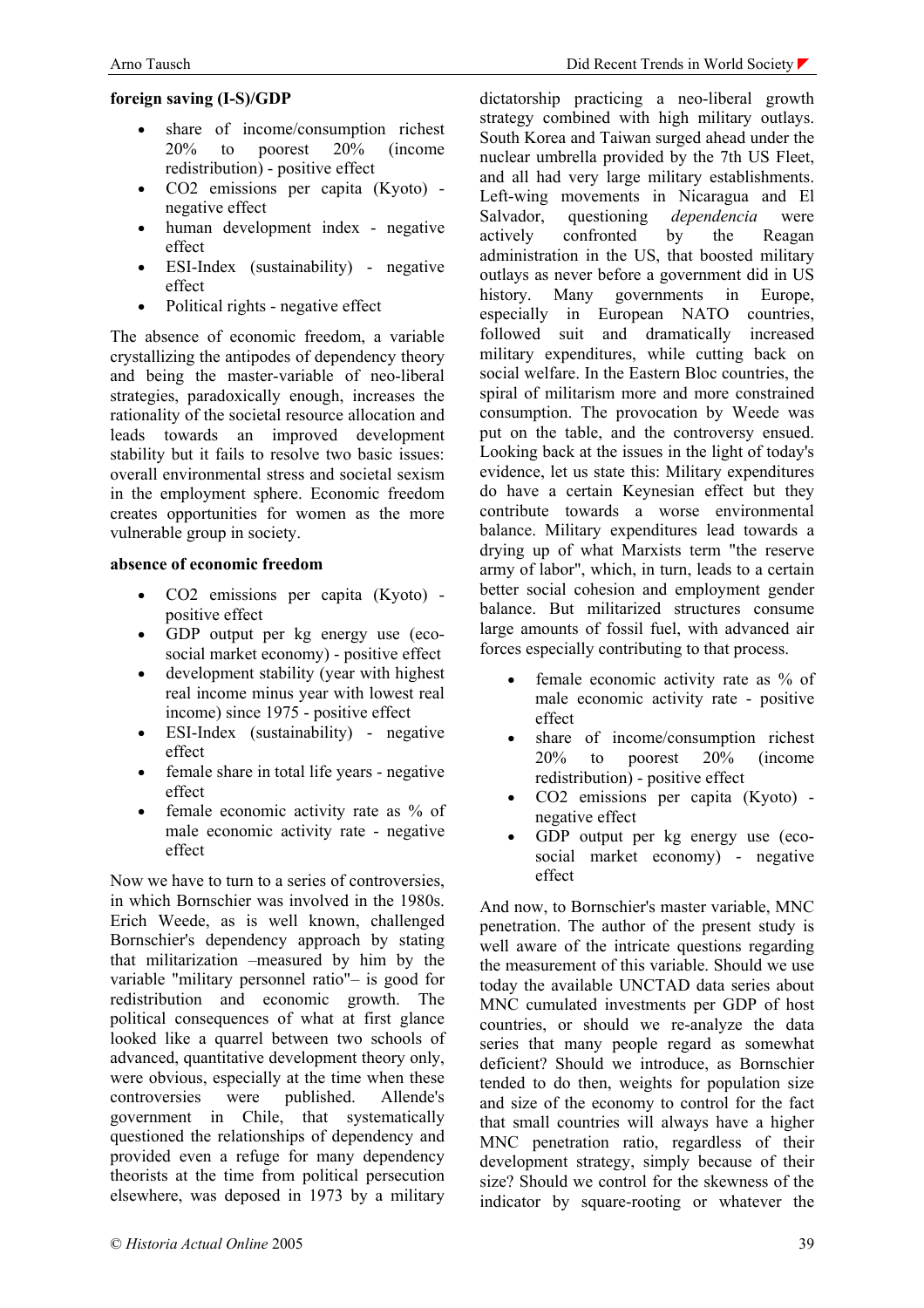original data series? Are we not running, on the other hand, the risk of introducing GDP as a term in the equation on the explanatory side, when we want to explain precisely GDP growth? For the purposes of this essay we leave it at that, and are aware of the intricate methodological questions involved, and simply work with the original UNCTAD data series cumulated foreign direct investments per GDP of the host country. The results for the world of today are somewhat striking: MNC penetration contributes to an improved ESI Index and towards better female employment, but it has negative consequences for human survival and life expectancy.

The positive environmental effect might be a consequence of higher environmental standards of leading transnationals and the implementation of the European Union body of law (*acquis communautaire*) in the host countries of the heavy transnational investments in East Central Europe. In the wake of the perspective of EUmembership, massive investments by the transnationals poured into the region. But it should also be emphasized that the ESI indicator is not free from controversy $17$ , and must be cross- checked with other, more direct measures such as CO2 consumption per capita etc.

In addition, an interesting phenomenon worthy of further research is the interconnection between decaying public services, decaying public transport and decaying public health services in the host countries of transnational investment on the one hand and the strategic policies of transnational corporations on the other hand, concentrated on the private sector, private transport, private medical services and the private automobile. The strengthening triple alliance between the MNCs, local capital and the state is a net result of the globalization process, and it still has dire social consequences as well.

#### **dependency on foreign capital MNC PEN 1995**

- female economic activity rate as % of male economic activity rate - positive effect
- ESI-Index (sustainability) positive effect
- $\bullet$  % people not expected to survive age 60 (survival) - negative effect
- life expectancy, 1995-2000 negative effect

Human resources and human development investments ever since the publication of the first United Nations Human Development Reports in the early 1990s are regarded as the key towards a socially equitable and sustainable development. However, as often happens in development theory, the early optimism regarding the effects of one variable has soon to be qualified.

There are very surprising clear-cut negative interactions between public education expenditure and an eco-social market economy and political democracy. Positive effects exist as well, but they are not statistically significant. A plausible intervening variable, which we did not as yet consider in our investigation, could be the years of experience of a country as a centrally planned economy.

# **public education expenditure per GDP**

- GDP output per kg energy use (ecosocial market economy) - negative effect
- Political rights negative effect

Unequal exchange has the most clear-cut negative results of all dependency indicators on the process of development, as understood in this investigation; especially on democracy, the environment, gender justice and employment. The positive effect on income redistribution has to be seen in the context of the siphoning-off of the surplus value from periphery countries by the mechanisms of dependency that reduces the share of the richest 20 % in total income distribution.

# **unequal exchange**

- share of income/consumption richest 20% to poorest 20% (income redistribution) - positive effect
- GDP output per kg energy use (ecosocial market economy) - negative effect
- Political rights negative effect
- female economic activity rate as % of male economic activity rate - negative effect
- ESI-Index (sustainability) negative effect
- CO2 emissions per capita (Kyoto) negative effect
- female share in total life years negative effect
- unemployment (UN) (employment) negative effect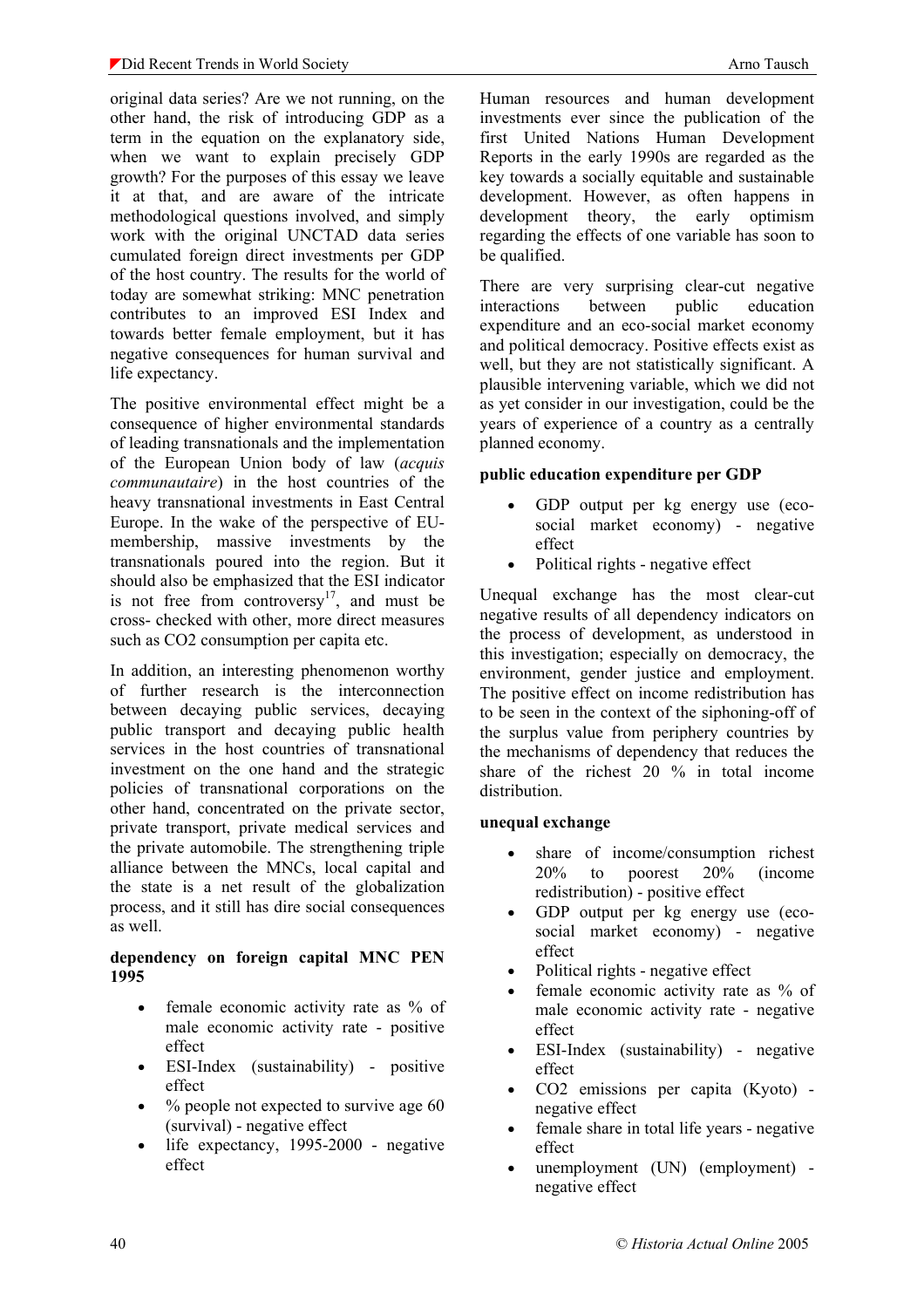There are very diverse views nowadays on the European Union. Bornschier reiterated throughout the 1990s and beyond his optimism regarding the Union. But as a recent paper, published in the journal *Parameters* of the US Army maintains:

«Still, there are those on both sides of the Atlantic who believe that the European Union, as an old-fashioned socialist bureaucracy, is 'fundamentally unreformable' and also culturally hostile to the United States».

There is a wide range of literature now available that highlights the negative effects of European integration in a globalized world economy<sup>18</sup>. In the present research design, the most considerable effect is the negative trade-off between EU membership and political democracy, once you control for the other intervening variables that together explain jointly 66.1% of political rights violations.

# **EU-membership**

• Political rights - negative effect

Our results about the European Union might be considered more provocative still, when we also consider that –contrary to popular assumptions– membership in the Islamic Conference is not an impediment against political democracy. Our results clearly contradict many of the expectations inherent in the writings of Professor Samuel Huntington. 4 development indicators –2 for the environment, 1 on human development, and 1 on democracy– are positively and significantly determined by membership in the Islamic Conference, once you properly control for the effects of the other influencing variables. However, gender justice and redistribution remain the "Achilles heel" of today's members in the Islamic Conference, strengthening the cause of those who advocate – like in the United Nations Arab Human Development Report– more social inclusion and more gender justice in the region.

# **Islamic conference membership**

- Political rights positive effect
- GDP output per kg energy use (ecosocial market economy) - positive effect
- CO2 emissions per capita (Kyoto) positive effect
- life expectancy, 1995-2000 positive effect
- share of income/consumption richest 20% to poorest 20% (income redistribution) - negative effect
- Arno Tausch **Did Recent Trends in World Society** Did Recent Trends in World Society
	- female economic activity rate as % of male economic activity rate - negative effect

The well-known acceleration and maturity effects of development have to be qualified in an important way. Ever since the days of Simon Kuznets, development researchers have applied curve-linear formulations in order to capture these effects. However, the results for equation 1 above are not as clear-cut as one might have expected; and –in addition– the direction of the influence does hardly correspond with the equation. The curve-linear function of growth, being regressed on the natural logarithm of development level and its square, is sometimes called the "Matthew's effect" following Matthew's<sup>.</sup>

«For whosoever hath, to him shall be given, and he shall have more abundance: but whosoever hath not, for him shall be taken away even that he hath».

Social scientists interpreted this effect mainly in view of an acceleration of economic growth in middle-income countries *vis-à-vis* the poor countries and in view of the still widening gap between the poorest periphery nations ('havenots') and the 'haves' among the semi- periphery countries. Their hypothesis is only partially confirmed here – there is no significant acceleration at low levels of development, but a significant econonmic growth stagnation/saturation effect. The first expression  $-+ b1$ <sup>\*</sup> ln (PCItn)– yields the following results:

# **acceleration effects development ln(GDP PPP pc)**

• female economic activity rate as % of male economic activity rate - positive effect

The second part of the "Kuznets-curve" –b2\* (ln (PCItn))2– has today the following results:

#### **maturity effects development ln (GDP PPP pc)^2**

- female economic activity rate as % of male economic activity rate - positive effect
- life expectancy, 1995-2000 positive effect
- share of income/consumption richest 20% to poorest 20% (income redistribution) - positive effect
- ESI-Index (sustainability) positive effect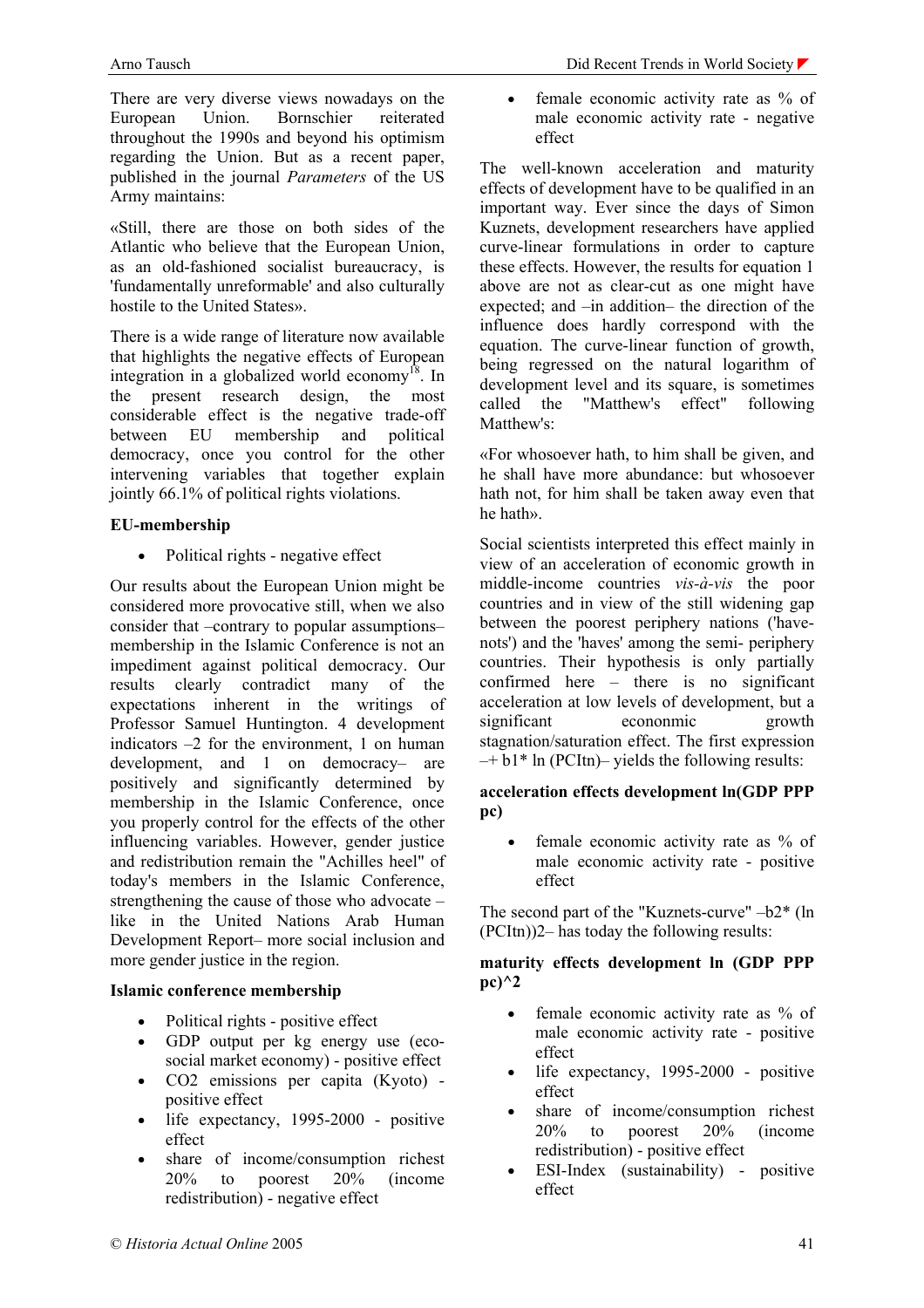- female share in total life years positive effect
- human development index positive effect
- Factor Social Development positive effect
- GNP per capita annual growth rate, 1990-98 - negative effect

# **IMPLICATIONS FOR POLICY**

Volker Bornschier's empirical, cross-national research can be summarized today in the sentence that uncritical reliance on the processes of globalization will not be the "quick fix" for the problems of development that contemporary theories pretend it to be. By far the most negative influence on development is wielded today by unequal exchange, followed by the aging process (especially without pension reform) and certain negative aspects of feminist distribution coalitions in society. By far the most positive effects on social, ecological and economic development come about by the maturity effects of development, followed by the positive aspects of feminism, the aging process and membership in the Islamic Conference.

With all the talk about dependency, globalization or the "Washington Consensus" notwithstanding, it is shown that feminism, pension reform, and the maturity effects of capitalism open up new horizons of future development debates. The variables

- political feminism % women in government, ministerial level
- aging  $\%$  population, aged  $>65v$ , 1998
- maturity effects development ln (GDP PPP pc $\frac{1}{2}$
- unequal exchange

are far more relevant in explaining our 14 development dimensions than the traditional "stars" of the debate, the political and left and right, pro- and anti-globalization movements, culturalist development theories etc. notwithstanding. The variables

- Islamic conference membership
- economic freedom
- foreign saving (I-S)/GDP
- military expenditure as % of GDP
- dependency on foreign capital MNC PEN 1995
- public education expenditure per GDP
- acceleration effects development ln(GDP PPP pc)
- EU-membership

on the other hand do not have so many significant effects (insignificant effects  $>$  50 %) as the "new" variables (insignificant effects  $\leq 50$ ) %), which were analyzed in this article and which will determine future development outcomes in a decisive way.

Let us turn to the issue of Islamic development efficiency. The empirical record, presented in this essay, speaks a clear language in favor of Islamic democracy and against those in the West that attempt to treat Islamic cultural heritage as a general development burden. A careful reading of what theologians –most notably, also leading Christian experts on Islam among them– positively have to say on Islamic humanism and its interesting institutions of *zakat* and *sadaqat* is in stark contrast to the contemporary rhetoric of cultural warfare; basic Islamic institutions have enormously many positive aspects to offer to world development. A glance at the literature could easily convince anyone about the richness of Islamic social doctrine and Islamic social philosophy. Zakat is the first institution of social security in the world system. Payment of 2 1/2 percent of savings of the zakat fund is one of the fundamental duties of a Muslim. The State is responsible to collect zakat and makes arrangements for its distribution; while sadaqat is paid at no fixed rate<sup>19</sup>.

Our evidence shows that the majority of Islamic countries transformed their "growth" much better to the benefit of "life quality" (average life expectancy) than most other societies around the globe.

At the same time, the UNDP data set shows that life expectancy as the most direct indicator of life quality in the world system has dramatically increased in the regions of the Middle East and in the Andean countries of Latin America, while in Southern Africa and in Eastern Europe there was a stagnation over the long period 1970- 2000.

Seen in such a way, the contrary of common beliefs is true: "Kemalism", "Arab socialism" and other "isms" were quite successful, while the "Washington Consensus" strategies put in place after 1989 in Eastern Europe and the former USSR proved to be one of the utmost development failures in human history.

At a time, when leading protagonists of the "Consensus" proclaim that growth is simply good for the poor, it is time to reckon by quantitative means the complicated relationships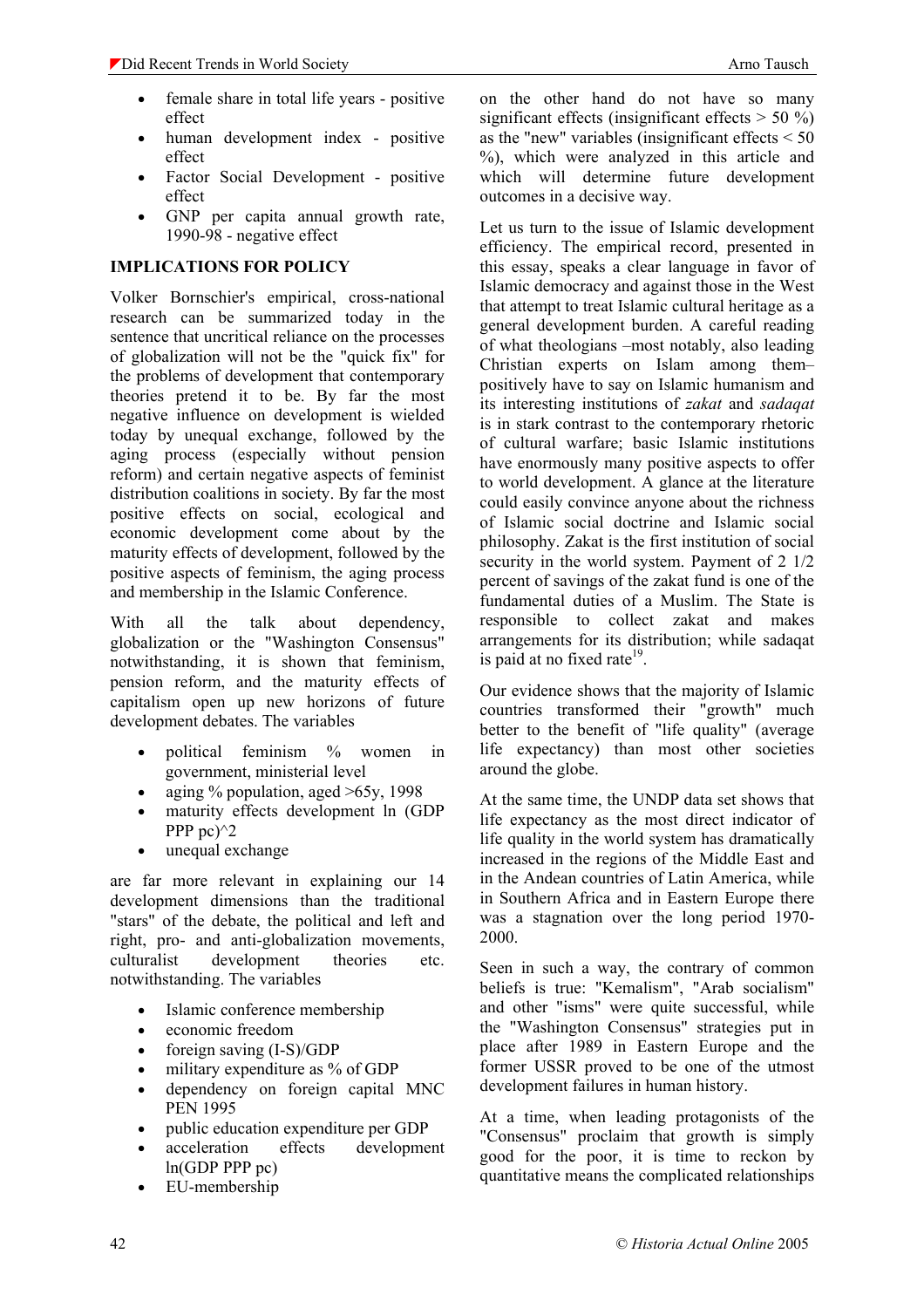between growth and the social and ecological dimensions of growth.

It also emerges that the Islamic countries are among the best performers on our scale measuring exceptional human development increases in the world system (already taking into account past levels of human development).

Development is a contradictory and dialectical process. There is no single strategy, that has only positive results, and there is no strategy, that has only negative results. No single development theory today captures all these negative and positive effects that interact together. At this stage, perhaps, the question will arise –what are the real policy implications, then, of this kind of analysis? It should be clear that a reliance on the "Washington Consensus" alone will not "fix" the performance of countries beyond a better and more predictable "development stability". The most consistent consequence of the "dependency" analysis for which Volker Bornschier stood for many years is the realization that a reliance on foreign capital in the short term might bring about positive consequences for employment – especially female employment– but that the long-term negative consequences of dependence in the social sphere, but also for sustainable development, outweigh the immediate, positive effects. Our three-fold empirical understanding of the process of globalization – reliance on foreign savings, MNC penetration and unequal exchange–, goes beyond the average analysis of the workings of dependency structures and shows how different aspects of dependency negatively affect development performance. The integration of the countries of the periphery into larger currency blocs –quite contrary to what the "Washington Consensus" has to say about "competitive currencies"– will be one of the most important tasks for international development strategies for years to come. Left for themselves in the capitalist world economy, the countries of the periphery and semiperiphery will always be victims of international currency instabilities. In the light of earlier published analyses, it is no surprise that "unequal exchange" (1/ERDI; ERDI being the exchange rate deviation index) is again established to be the most important dependency variable today, far more important in its negative effects on social and sustainable development than the UNCTAD data series on MNC penetration. European Union integration, this analysis again shows, on the other hand is not a quick fix for many of the social ills of the

periphery and semi- periphery. The EU under present conditions fails to have sufficiently enough dynamic effects and its democratic deficits become ever more clear.

In terms of the size of the quantitative effects on the 14 dimensions of development under investigation here, it is shown that the new political structures associated with political feminism that substituted patriarchic structures inherent in practically all world regions for much of the 19th and the early 20th Century have a very considerable effect on the development outcomes of today. As we have outlined above, feminism in power –i.e. the share of women in positions of political decision making– achieves to transform many aspects of development, but, as other "distribution coalitions" before it, creates certain aspects of stagnation as well and thus is not free from the effects of the logic of "collective action" that is at the heart of the neo-liberal doctrine (see especially the works Olson and Weede). In the 21st Century, the process of aging and the necessity of pension reform, closely linked to that process, also cannot be overlooked anymore. In our analysis, unequal exchange, aging, and political feminism achieve the majority of the significant effects on the 14 development dimensions under investigation, i.e. far more than the "master" variables of earlier debates, like "economic freedom" versus "MNC penetration". As has been argued elsewhere, globalization critics especially must start to look at pensions and pension funds seriously – because the way, in which you manage the savings of society for old age, you also manage technological innovation and world systems position in general<sup>20</sup>. It is also evident from the analysis presented in this article that Islamic culture is not a development blockade; on the contrary. Membership in the Islamic Conference has --*ceteris paribus*-- a very positive effect on political democracy, on life expectancy, and on our indicators of the Kyotoprocess and the eco-social market economy. Far from being a "religion of the Middle Ages" Islam has an important message for the 21st Century. It is to be hoped that socially progressive forces in the MENA countries will achieve a better monetary distribution of incomes and a better gender distribution of work in the societies concerned in thefuture.

It is shown in this article, that transnational integration is and remains to be a contradictory process that does not lead 1:1 to a greater amount of social cohesion and sustainable